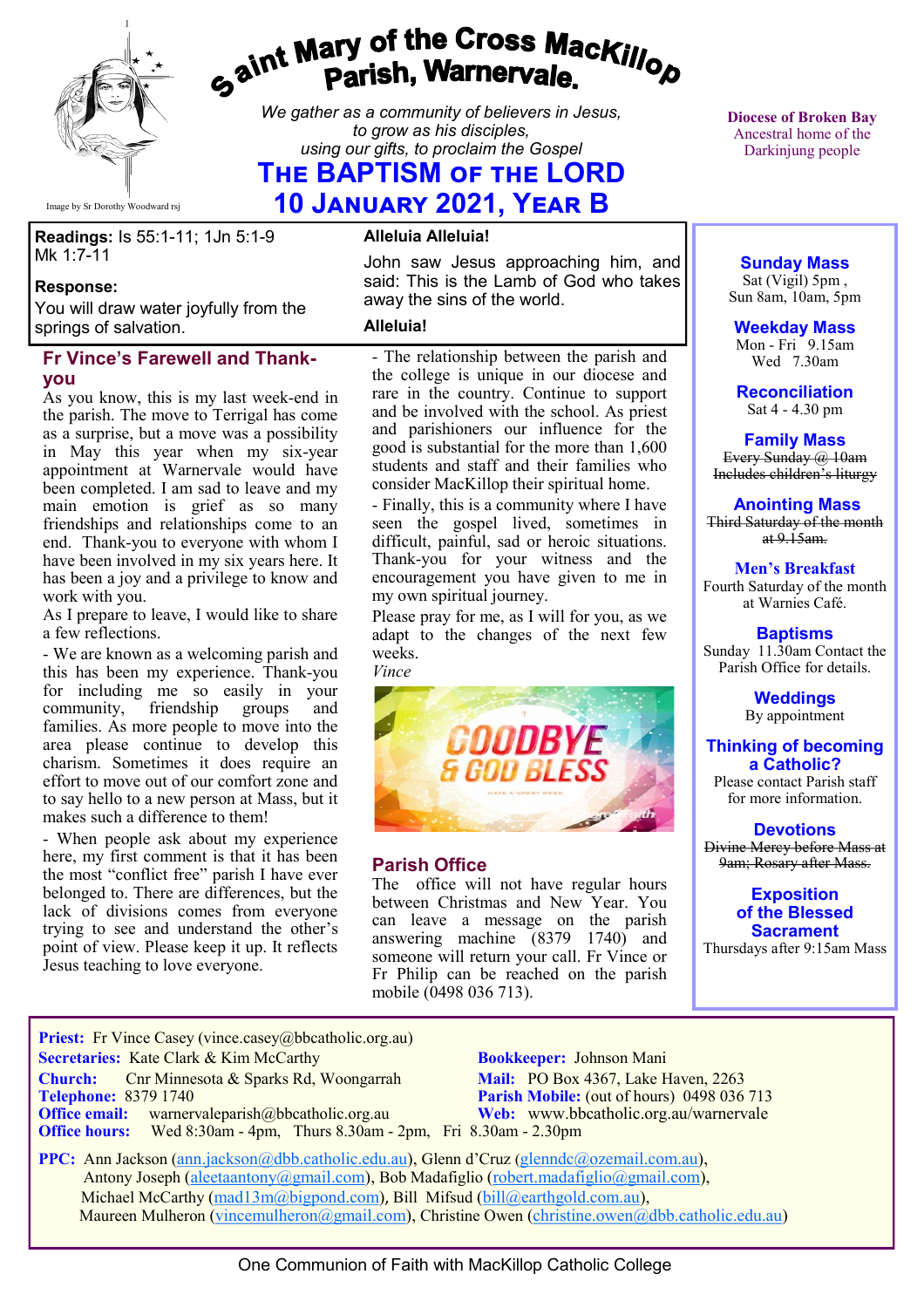# **School Holidays**

Access to the church will be via the top gate. The site will be locked at 2:30pm most afternoons. Our apologies for any inconvenience. We ask you be attentive and if you see any security issues and ring the parish mobile (0498 026 713) or Knightguard Protection Group (1300 655 009)

# **Return and Earn**

We raised \$76.80 this week.

*Please remember containers to be empty of liquid; not crushed or broken; and must display 10c refund.* 

return

*Please place glass in the crates. Thank you* for your support!.

# **Social Justice**

**Social Justice and Our Christian Vocation**

In his recent Pastoral Letter Bishop Anthony did state that the issue of social justice is fundamental to our vocation as disciples of Jesus Christ when he said, "Our vocation is to love one another; to show compassion and mercy to our sisters and brothers, and to aspire to build a world where justice and peace are core values of culture, society, and way of life".

The following prayer, which we use to open our Committee meetings, also expresses this ideal very well. It says:

*Grant us, Lord God, a vision of your world as your love would have it:*

*a world where the weak are protected, and none go hungry or poor; a world where the riches of creation are shared, and everyone can enjoy them; a world where different races and cultures live in harmony and mutual respect; a world where peace is built with justice, and justice is guided by love. Give us the inspiration and courage to build it, through Jesus Christ Our Lord. Amen.*

**Are you interested in getting involved in social justice? You are welcome to come to our next meeting Tuesday 16 February 2:30pm in the Church. Hope to see you there!**

*Social Justice Committee Warnervale Catholic Church*  **[www.marymackillopsocialjustice.word](http://www.marymackillopsocialjustice.wordpress.com) press[.com](http://www.marymackillopsocialjustice.wordpress.com)**

### **Marriage Tribunal –Diocese of Broken Bay**

The Marriage Tribunal in the Diocese of Broken Bay is a service of the Diocese to assist with the pastoral care of:

• divorced persons seeking to remarry in the Catholic Church;

• divorced and remarried persons seeking to have their marriage recognised in the Catholic Church;

• divorced persons seeking clarification of their standing in the Catholic Church for peace of conscience or for reassurance in developing relationships in the future.

**Marriage Tribunal Contact Details** Diocesan Director: Fr Julian Wellspring JV

Administrative Assistant: Mrs. Alda Mendezona

Phone: 9307 8309 Email: [tribunal@bbcatholic.org.au](mailto:tribunal@bbcatholic.org.au) Postal address: Level 7 Polding Centre

133 Liverpool Street Sydney NSW 2000



Online Seminar

The JUC will host its first-ever global online seminar in January: "**The bible, Geography, and You."** All sessions of this two-day online event are free and open to the public!.

Here is what you need to know! **The Bible, Geography and You** will take place over the following two days: Sunday, January 10 at 11am and Monday, January 11 at 11am.

Over the course of these two days, you will hear from a lineup of esteemed scholars with lectures focusing on the Bible in its geographical context.

To register please go to; https:// www.juc.edu/bible-geography-and-you/

# **This Week**

**Monday 11 January** 9:15am Mass Fr Vince

**Tuesday 12 January** 9:15am Communion Service

**Wednesday 13 January** 7:30am Communion Service 9:15am Communion Service

**Thursday 14 January** 9:15am Mass Fr Vince

**Friday 15 January**  9:15am Mass Fr Philip

**Saturday 16 January** 4pm Reconciliation Fr Philip 5pm Mass Fr Philip

**Sunday 17 January** 8am Mass Fr Philip 10am Mass Fr Philip 5pm Mass Fr Philip

# **Tap N Go**



Thank you to all our parishioners utilising the tap n go device near the Blessed Sacrament Chapel. Just a

reminder that you need to place your credit card near the terminal and when the beep is heard a \$5 donation has been made.

# **Coronavirus restrictions**

The **number of people** permitted to attend a church service is **100.**

**All other restrictions continue** for hygiene and social distancing. Please **use hand sanitiser** and **keep 1.5 metres apart** when entering and leaving the church, when queuing for communion and when chatting before and after Mass.

**Masks** are mandatory.

**Sign in sheets for Mass** are in the breezeway. Please ensure you are signing in for the Mass.

The sign in sheet for **visits to the church** are on the table at the back of the church.

**Online Mass** is available at the Cathedral from the below link: **Watch now - [Daily Mass on YouTube](https://www.youtube.com/channel/UCNenwlfI7i14XB9TsVBrLvQ/) - [Sunday 9.30am](https://www.youtube.com/channel/UCNenwlfI7i14XB9TsVBrLvQ/) - Weekdays 7am**

Please remember our sick: Trisha Noble, Dallas Reichal, Margaret Bailey, Sharon King, Richard Murphy, Nancy Foster, Cathryn Sharkey, Anne Johnson, Doreen Winning, David O'Connell, Kathy Outlaw, Finn McConnon.

Deceased: John Goddard, Eric Gibbons, Caterina Randazzo (Bishop Anthony's mother), Mike McQueen, Oliver McKenzie, Rocky Thomas, Margaret Pattison, June Dawson, Frank Roll, Tess Hardman, Sue Lauder, Geoff Hannon, Dorothy McGinlay and family, Mary Mahoney, Leo Galea, Jeanette Bancroft, Charlie Radford.



Mass Intentions: George & Helen Pantazopoulos, Gina Kambouraki, Helen Giatras, Peter & Frank Walsh, Connie Claramunt, Linda Bond, Anselmo, Paulita, Enrico Arturo; Pio Edwin Pantaleon, Temotea Ambair, Elma Capacite.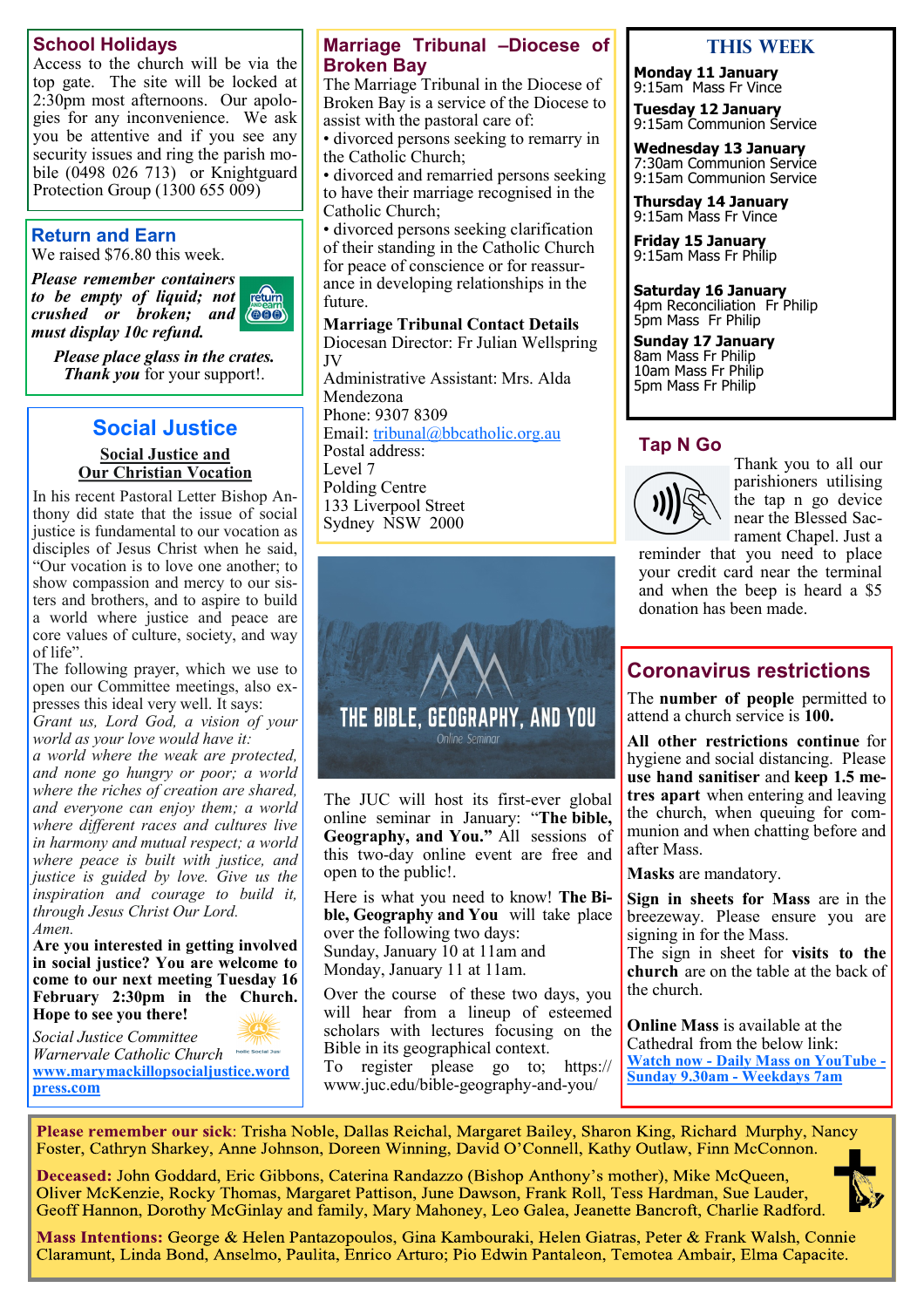# Readings at Mass

# **First reading Is 55:1-11**

# **Come to the waters; listen to my words and you shall have life.**

Oh, come to the water all you who are thirsty; though you have no money, come! Buy corn without money, and eat, and, at no cost, wine and milk. Why spend money on what is not bread, your wages on what fails to satisfy? Listen, listen to me, and you will have good things to eat and rich food to enjoy. Pay attention, come to me; listen, and your soul will live. With you I will make an everlasting covenant out of the favours promised to David. See, I have made of you a witness to the peoples, a leader and a master of the nations. See, you will summon a nation you never knew, those unknown will come hurrying to you, for the sake of the Lord your God, of the Holy One of Israel who will glorify you. Seek the Lord while he is still to be found, call to him while he is still near. Let the wicked man abandon his way, the evil man his thoughts. Let him turn back to the Lord who will take pity on him, to our God who is rick in forgiving; for my thoughts are not your thoughts, my ways not your ways—it is the Lod who speaks. Yes, the heavens are as high above earth as my ways are above your ways, my thoughts above your thoughts.

Yes, as the rain and the snow come down from the heavens and do not return without watering the earth, making it yield and giving growth to provide seed for the sower and bread for the eating, so the word that goes from my mouth does not return to me empty, without carrying out my will and succeeding in what it was sent to do.

The Lord of the Lord.

# **Responsorial Psalm Isa 12:2-6** R. **You will draw water joyfully from the springs of salvation.**

| Truly, God is my salvation, I trust, I shall not fear.      |   |
|-------------------------------------------------------------|---|
| For the Lord is my strength, my song, he became my saviour. |   |
| With joy you will draw water from the wells of salvation.   | R |
| Give thanks to the Lord, give praise to his name!           |   |
| Make his mighty deeds known to the peoples!                 |   |
| Declare the greatness of his name.                          | R |
| Sing a psalm to the Lord for he has done glorious deeds,    |   |
| make them know to all the earth!                            |   |
| People of Zion, sing and shout for joy                      |   |
| for great in your midst is the Holy One of Israel.          |   |